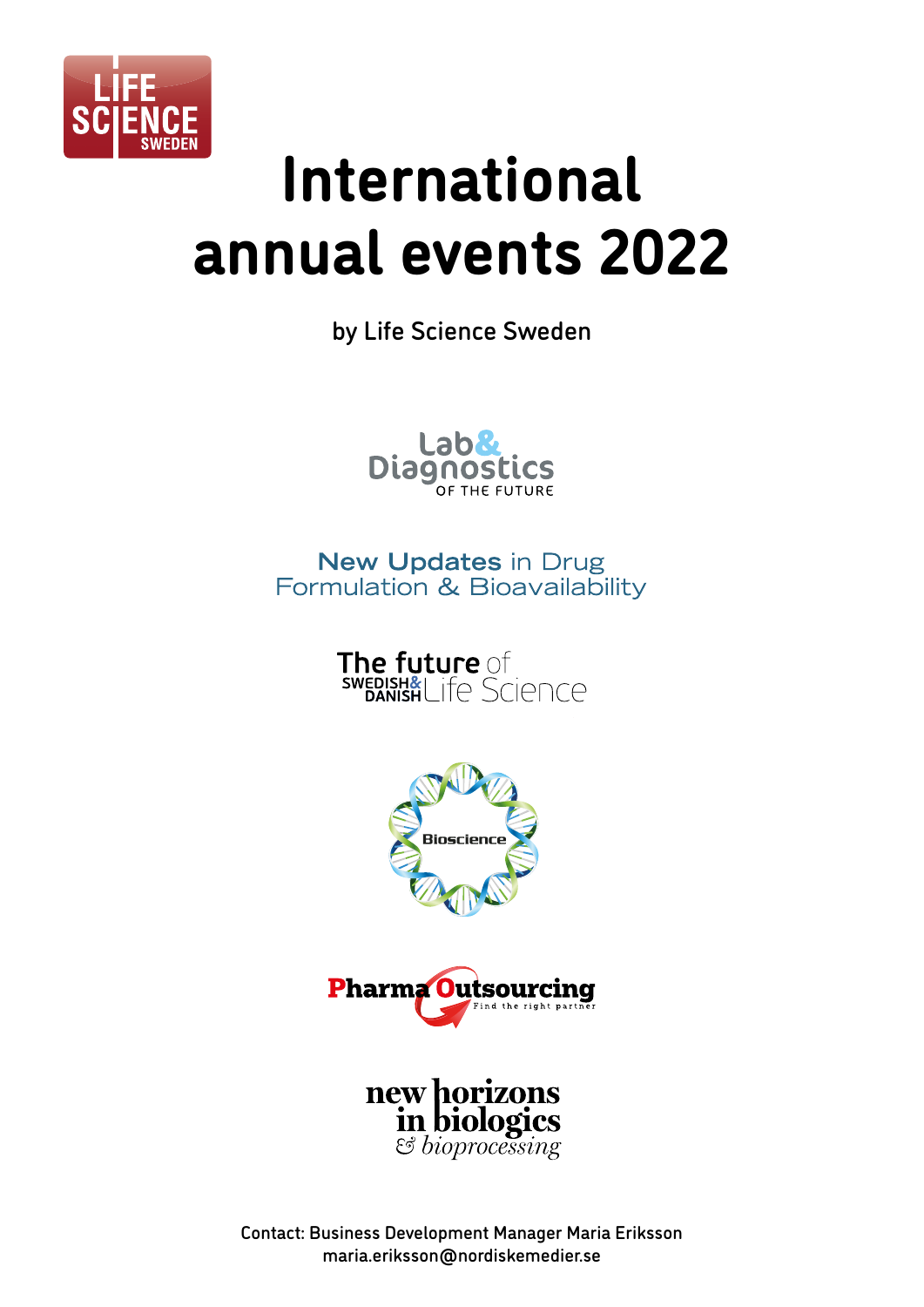Don't miss the 3rd edition of the important and relevant event **Lab & Diagnostics of the Future, April 7th at Swedish LabDays in Stockholm.** The event will highlight the latest innovations in labtech and diagnostics, experiences and future visions from the industry's decision makers and the users of lab technology equipment. The day is aimed at lab managers, biomedicine analysts, purchasers, investors and leading decision makers in healthcare and pharma and will be covered by the media. Read more on labdiagnostics.eu

General rules for events organized by Nordiske Medier

#### **PARTNER PACKAGE**

One speaking (20 min + 5 min for questions from the audience) + Your logo in all the marketing for the event (will be linked to your website) + Unlimited delegate access to the event ----------------------------------------------------------------------------------

**Your price SEK 15,000**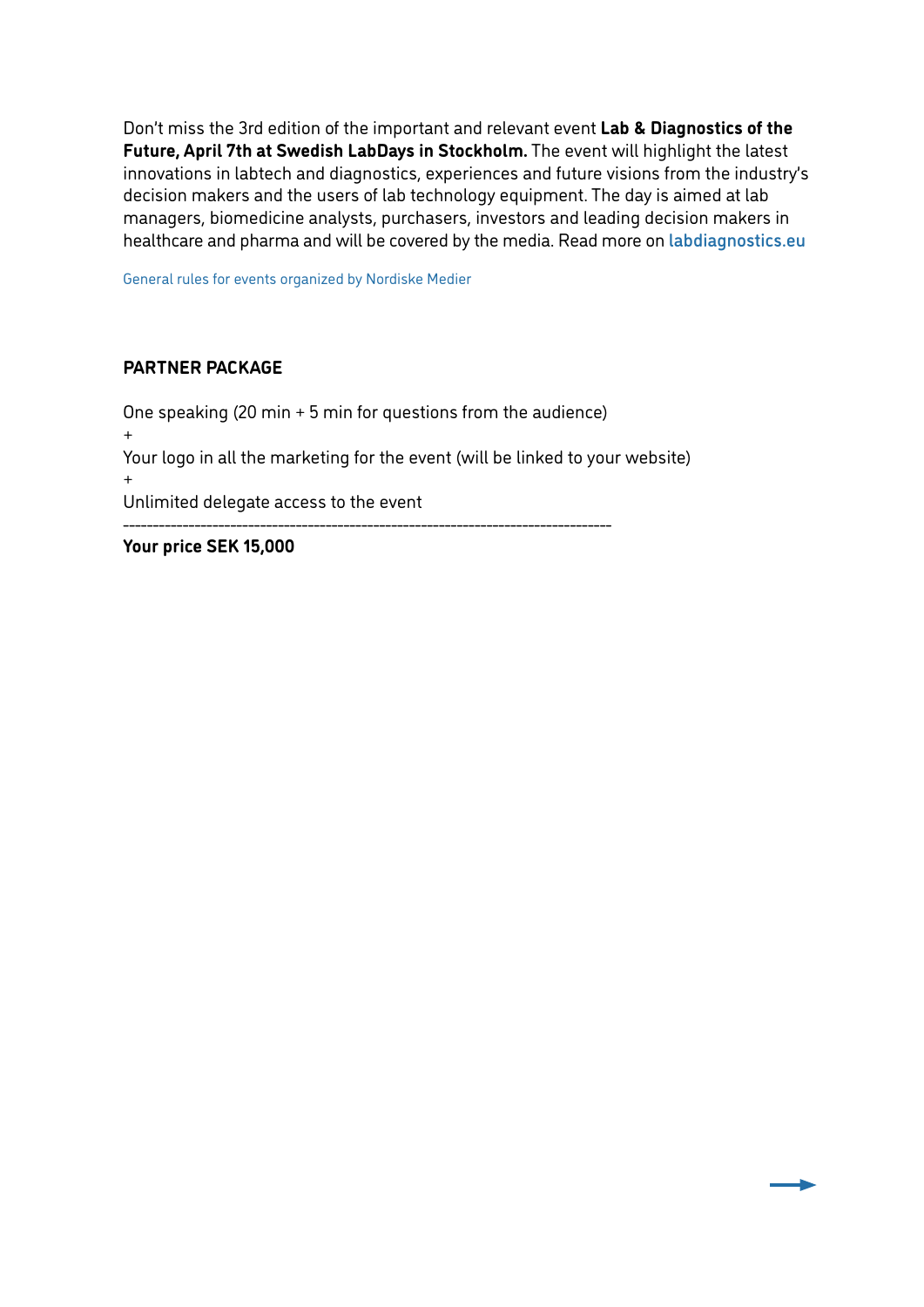**New Updates in Drug Formulation and Bioavailability** will be held at Medicon Valley Alliance venues in **Copenhagen/Örestad September 6th.** The meeting will include pre-bookable one-on-one meetings and will be covered by the media. To read more about the general concept of this meeting please go to http://www.formulationbioavailability.com/

General rules for events organized by Nordiske Medier

#### **OFFER**

#### **A.**

One talk (25 min + 5 min for questions from the audience) + One stand (one table + place for your roll-ups and products + electricity + WiFi) + Pre-event access to partnering software for one-on-one meetings + Your logo in all the marketing for the event (will be linked to your website) + Unlimited delgate access to the event ----------------------------------------------------------------------------------

#### **Your price SEK 56,000**

## **B.**

One stand (one table + place for your roll-ups and products + electricity + WiFi) + Your logo in all the marketing for the event (will be linked to your website) + Pre-event access to partnering software for one-on-one meetings + Unlimited delgate access to the event ----------------------------------------------------------------------------------

**Your price SEK 26,000**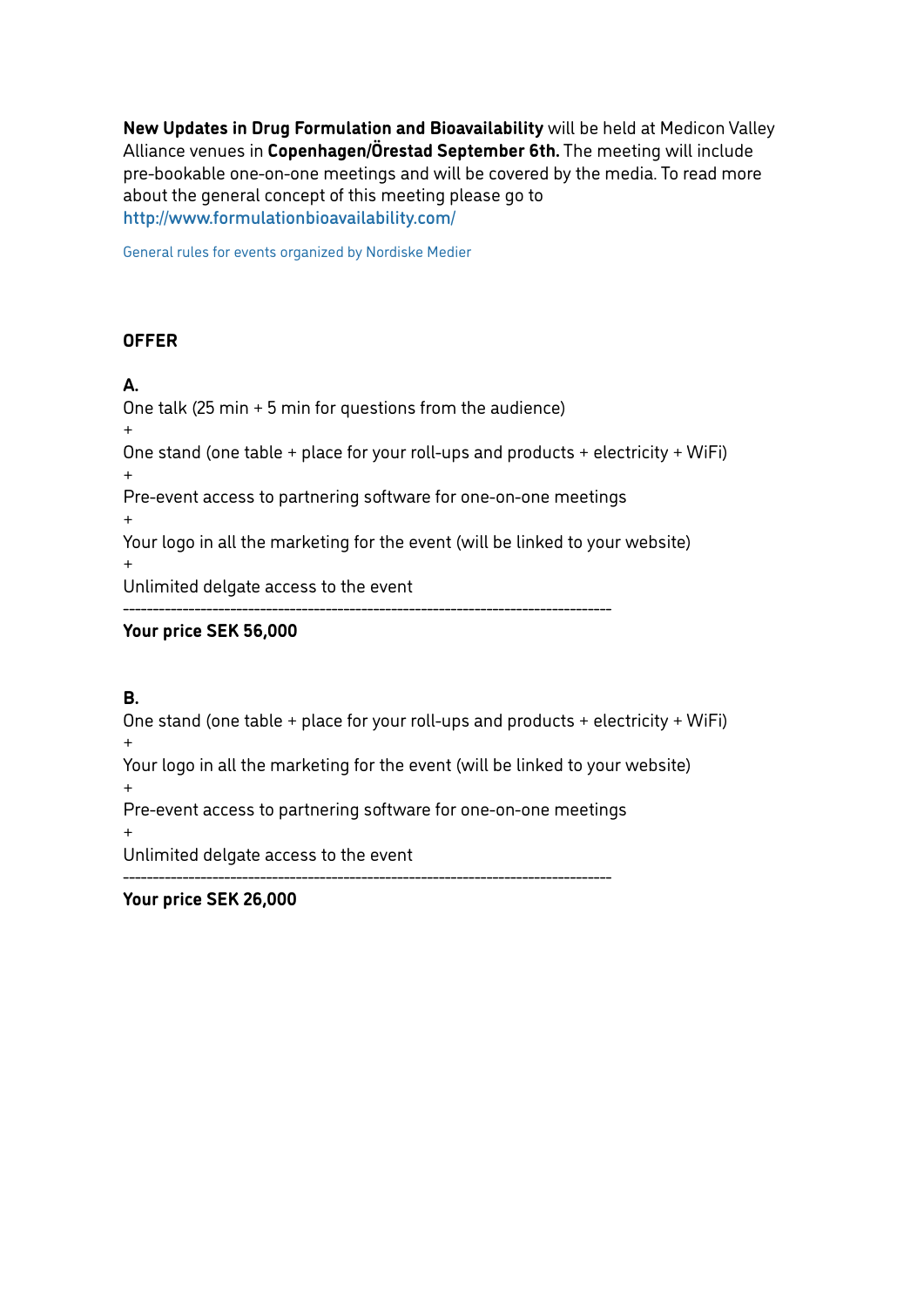The international partnering meeting (with pre-bookable with face-to-face-meetings) **The Future of Swedish and Danish Life Science** will be held at Medicon Village in **Lund September 7th.** The meeting will be covered by the media. To read about the event please visit our website on http://www.swedishdanishlifescience.se/

General rules for events organized by Nordiske Medier

## **OFFER**

## **A.**

A speaker slot and/or a place in one of our panels for the day + One stand (one table + place for one of your roll-ups and products + electricity + WiFi) + Pre-event access to partnering software one-on-one meetings + Your logo in all the marketing for the event (will be linked to your website) + Unlimited delgate access to the event ----------------------------------------------------------------------------------

## **Your price SEK 55,000**

## **B.**

One stand (one table + place for one of your roll-ups and products + electricity + WiFi) +

Pre-event access to partnering software including for face to face meetings +

Your logo in all the marketing for the event (will be linked to your website)

----------------------------------------------------------------------------------

+

Unlimited delgate access to the event

**Your price SEK 26,000**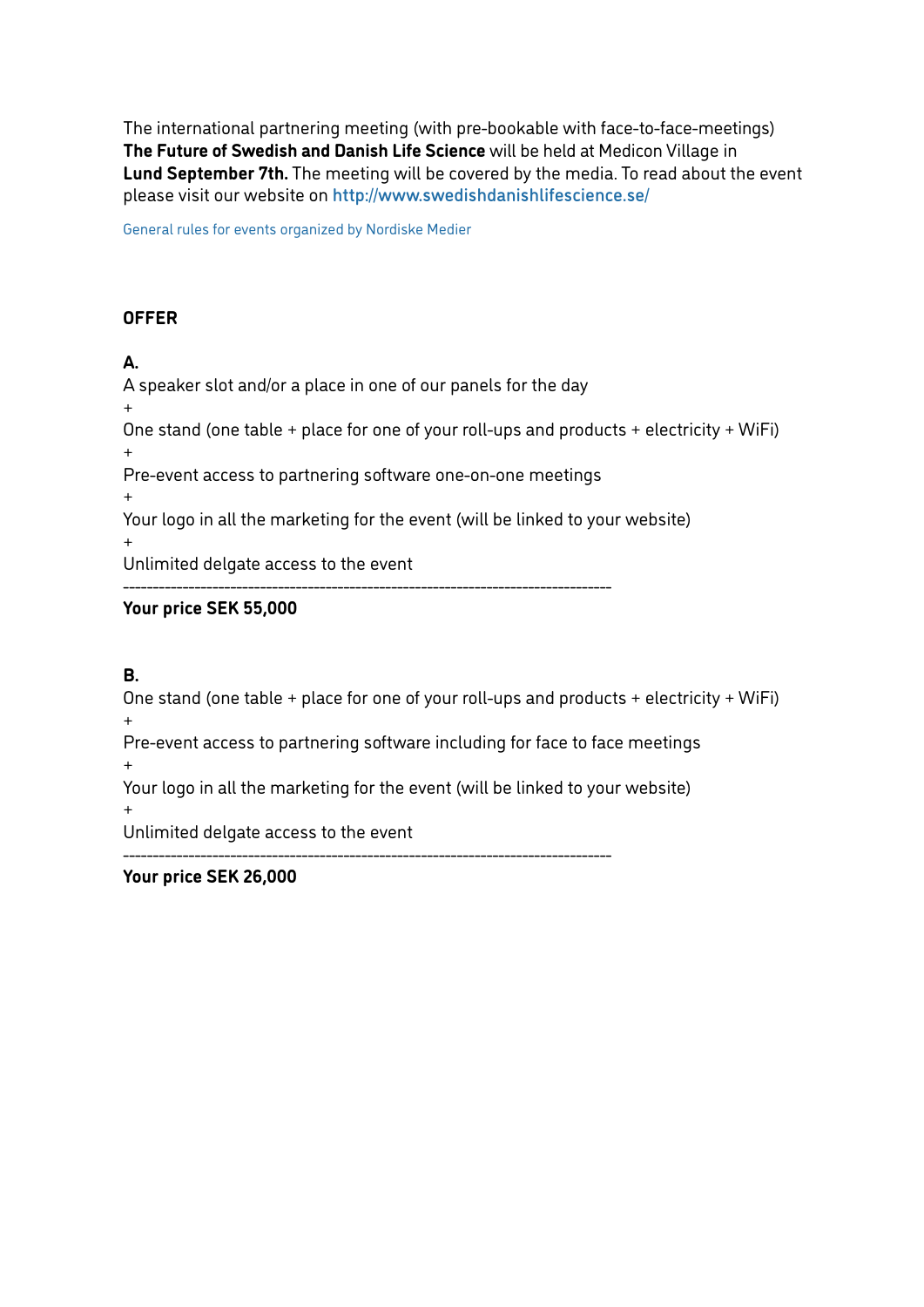**Bioscience – Research & Diagnostics through Innovative Technologies** will be held at Life City Hagastaden, Stockholm **November 8th.** The event will be covered by the media and pre-bookable one-on-one meetings are offered. For more info go to http://bioscienceevent.com/

General rules for events organized by Nordiske Medier

## **OFFER**

#### **Partner package 1:**

One talk (20 min + 5 min for questions from the audience, the lecture must be held by a researcher)  $+$ 

One stand (one table + place for your roll-ups and products + electricity + WiFi) +

Access to partnering meeting software for pre-bookable one-on-one meetings +

Your logo in all the marketing for the event (will be linked to your website)

+

Unlimited delgate access to the event

----------------------------------------------------------------------------------

#### **Your price SEK 50,000**

#### **Partner package 2:**

One stand (one table + place for your roll-up/s and products + electricity + WiFi) +

Access to partnering software for pre-bookable one-on-one meetings

+

Your logo in all the marketing for the event (will be linked to your website)

+

Unlimited delgate access to the event

----------------------------------------------------------------------------------

**Your price SEK 22,000**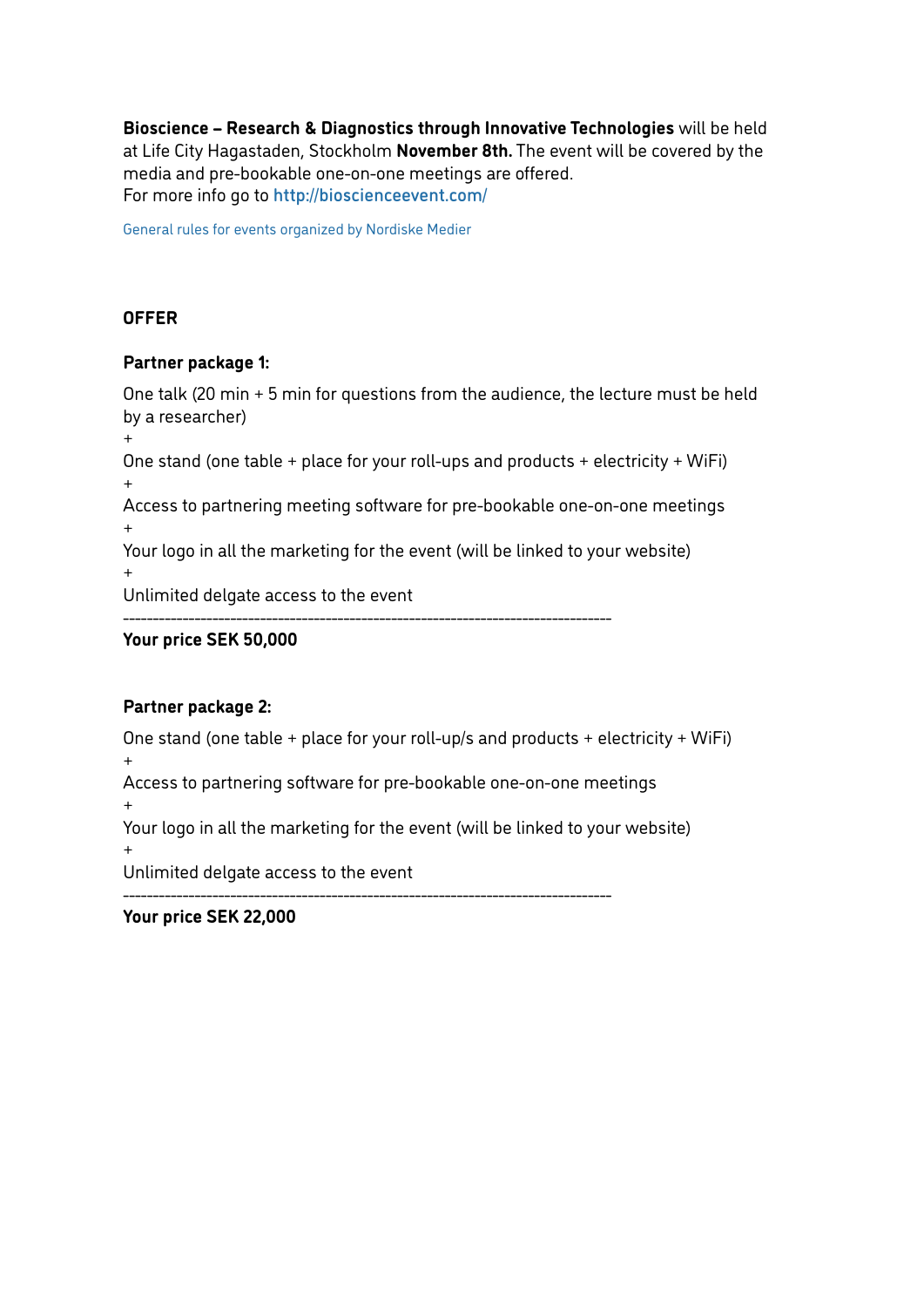#### **Pharma Outsourcing – Find the right partner, Stockholm Waterfront Congress Centre, December 1st**

To read about the general concept of this annual international event please visit the website on http://www.pharmaoutsourcing.eu/

The event will offer pre-bookable one-on-one meetings and will be covered by the media.

General rules for events organized by Nordiske Medier

## **OFFER**

## **A. GOLD PARTNER PACKAGE**

15 minute Presentation (+ 5 min for questions from the audience)

+ One stand (one table + place for one of your roll-ups and products + electricity + WiFi) +

Pre-event access to partnering software for one-on-one meetings

+

Your logo in all the marketing for the event (will be linked to your website)

+

5 delegate access to event

----------------------------------------------------------------------------------

#### **Your price SEK 57,000**

#### **B. SILVER PARTNER PACKAGE**

One stand (one table + place for one of your roll-ups and products + electricity + WiFi) + Pre-event access to partnering software one-on-one meetings + Your logo in all the marketing for the event (will be linked to your website) + 5 delegate access to event ----------------------------------------------------------------------------------

**Your price SEK 39,000**

## **C. EXHIBITOR PARTNER PACKAGE**

```
One stand (one table + place for one of your roll-ups and products + electricity + WiFi)
+
Pre-event access to partnering software for one-on-one meetings
+
Your logo in all the marketing for the event (will be linked to your website)
+
2 delegate access to event
----------------------------------------------------------------------------------
```
#### **Your price SEK 30,000**

## **D. SERVICE PROVIDER DELEGATE PACKAGE**

Pre-event access to partnering software for one-on-one meetings + 1 delegate access to event

----------------------------------------------------------------------------------

**Your price SEK 18,000**